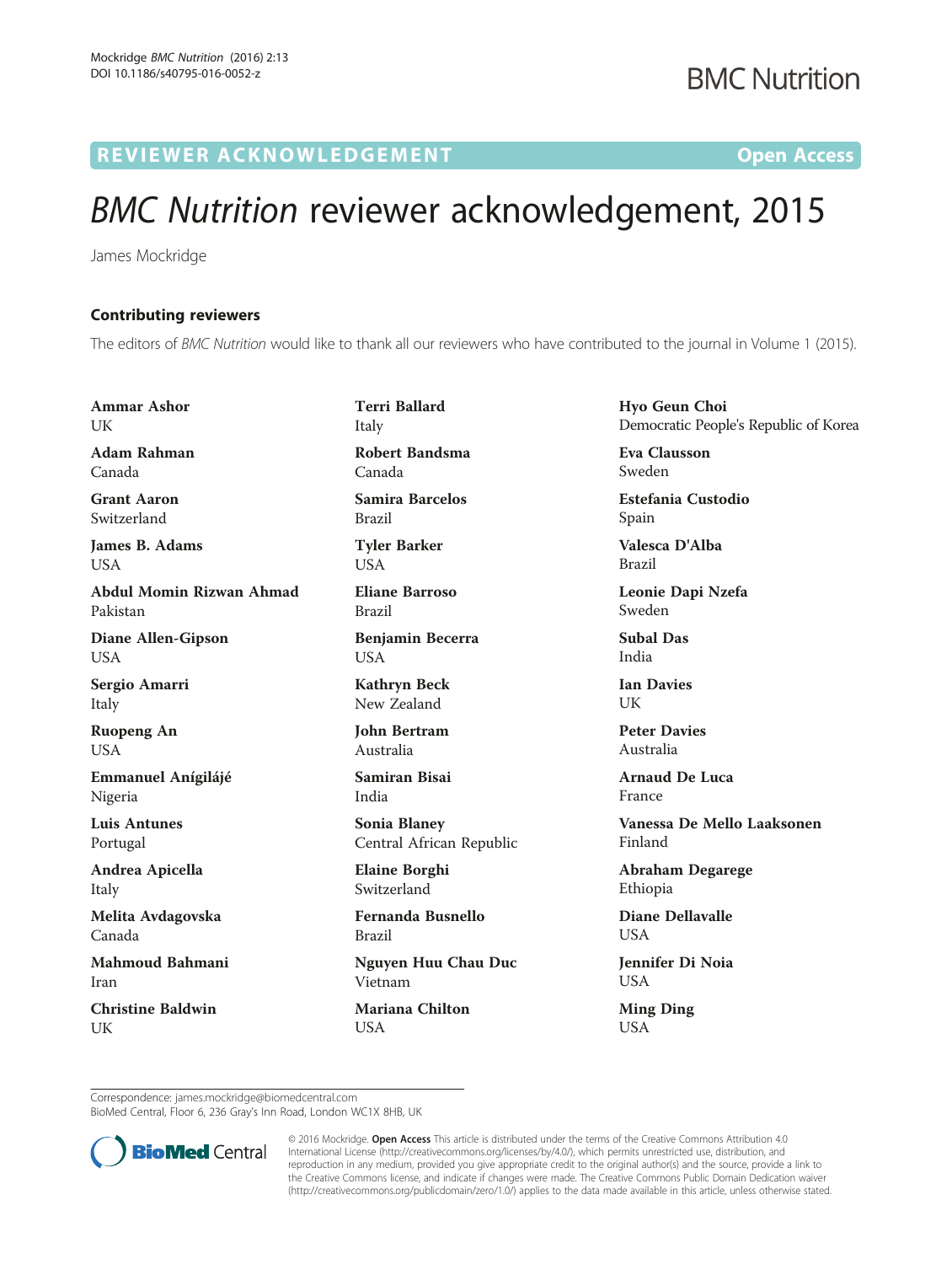Orianne Dumas France

Yvonne L. Eaglehouse USA

Mehmet Emin Kuyumcu Turkey

Ingunn Engebretsen Norway

Flavia Fernandes Brazil

Lauren Fiechtner **USA** 

Vinncenzo Fierro Italy

Robert Fungo Uganda

Cheryl Gammon New Zealand

Eduardo Garcia-Fuentes Spain

Michael Georgoulis Greece

Maria Gianni' Italy

Heather Godwin UK

Su Golder UK

Adrian Gombart **I** ISA

Yevgeniy Goryakin UK

Anna Grandone Italy

Ornella Guardamagna Italy

Honghui Guo China

Neha Gupta India

Roberta Hack Mendes Brazil

Mary Hearst **USA** 

Ditte Hobbs UK

Stephen Hodgins USA

Andrew Holwerda Netherlands

Susan Horton Canada

Steffen Husby Denmark

Koen Huysentruyt Belgium

Fumiaki Imamura UK

Shevin Jacob USA

Chris Jolly USA

Lamis Jomaa Lebanon

Andrew Jones USA

Melanie Jordan USA

Janine M. Jurkowski USA

Haji Kedir Ethiopia

Marko Kerac UK

Atika Khalaf Sweden

Dorcus Kigaru Kenya

Ruth Kimokoti USA

Stanislaw Klek Poland

Tomasz Kostka Poland

Katharina Kovacs Burns Canada

Herculina Salome Kruger South Africa

Praveen Kumar India

Anton Kunst Netherlands

Elisabeth Kylberg Sweden

Molly Lamb USA

Edwige Landais France

Rebecca Lander **USA** 

Lisa Langsetmo Canada

Jeannine Lawrence USA

Sophie La Vincente Australia

Jean Yves Lefrant France

Shannon Lennon-Edwards **USA** 

Bess Lewis **USA** 

Duo Li China

Jun Liang China

Karen Lindsay Ireland

Katherine Mary Livingstone Australia

Meghan Longacre USA

Barbara Lourenco Brazil

Jacqueline Lowdon UK

Yiyi Ma USA

Una Macintyre South Africa

Kenneth Maes **USA**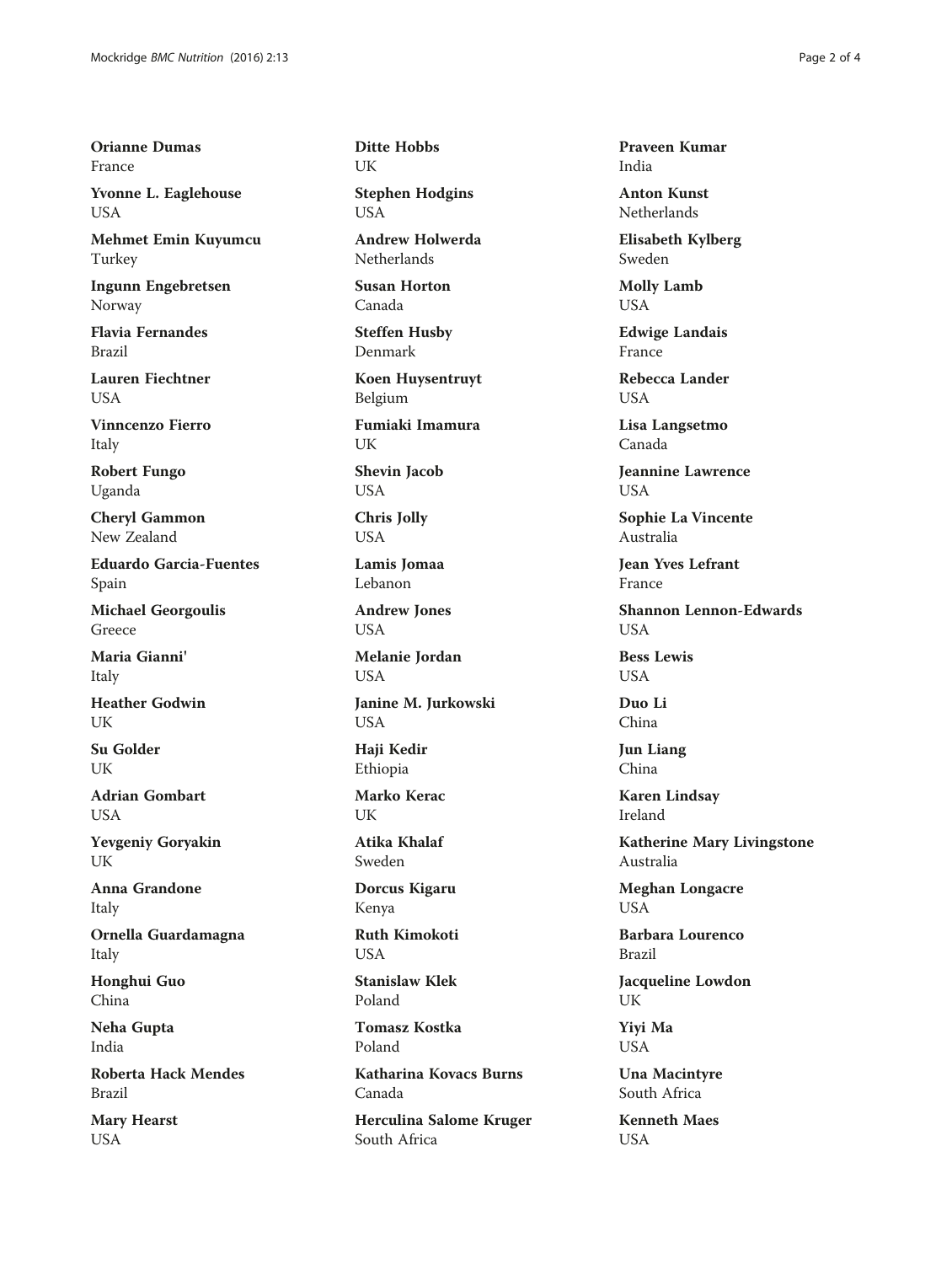Ken Maleta Malawi

Wan Manan Malaysia

Mark Manary USA

Subha Mani **USA** 

Sandra Marinho Brazil

Elisabetta Marini Italy

Luise Marino UK

Lucia Marseglia Italy

Maria Carmen Martinez Cuesta Spain

Pierluigi Marzuillo Italy

Jessie-Lee McIsaac Canada

Rosan Meyer UK

Brandy-Joe Milliron **USA** 

Erik Millstone UK

Parvin Mirmiran Iran

Nitish Mondal India

Daniel Moore Canada

Wyn Morgan UK

Malay Mridha **USA** 

Owen Mtambo Namibia

Beverly Muhlhausler Australia

Emma Nilsson Sweden

Rashed Noor Bangladesh

Faryle Nothwehr **USA** 

Paulina Nowicka Sweden

Tinuade Ogunlesi Nigeria

Wilna Oldewage-Theron USA

Leticia Olivera Mexico

Augustine Omoigberale Nigeria

Jennifer Osei South Africa

Sangshin Park USA

Alexandr Parlesak Denmark

Sant-Rayn Pasricha Australia

Mitesh Patel **USA** 

Marcella Pedullà Italy

Noel Peretti France

Etienne Phipps USA

Catherine Pound Canada

Danijela Ristic-Medic Serbia

Khaled Saad Egypt

Mahama Saaka Ghana

Ayesha Saeed Pakistan

Hibbah Saeed UK Ambika Satija USA

Robert Scragg New Zealand

Hemant Shewade India

Flávia Silva Brazil

Justin Silver Israel

Piia Simonen Finland

Hee-Jung Song USA

Ranjani Starr **USA** 

Welma Stonehouse Australia

Anne Sumner **USA** 

Guang Sun Canada

Bruno Sunguya Tanzania

Brian Symon Australia

Alice Tang **USA** 

Valerie Tarasuk Lebanon

Ali Tarighat-Esfanjani Iran

Francis Tayie USA

Norman Temple Canada

Chantale Tippett Canada

Elke Trautwein **Netherlands** 

Guglielmo Trovato Italy

Josep A. Tur Spain

Emma Tzioumis **USA**